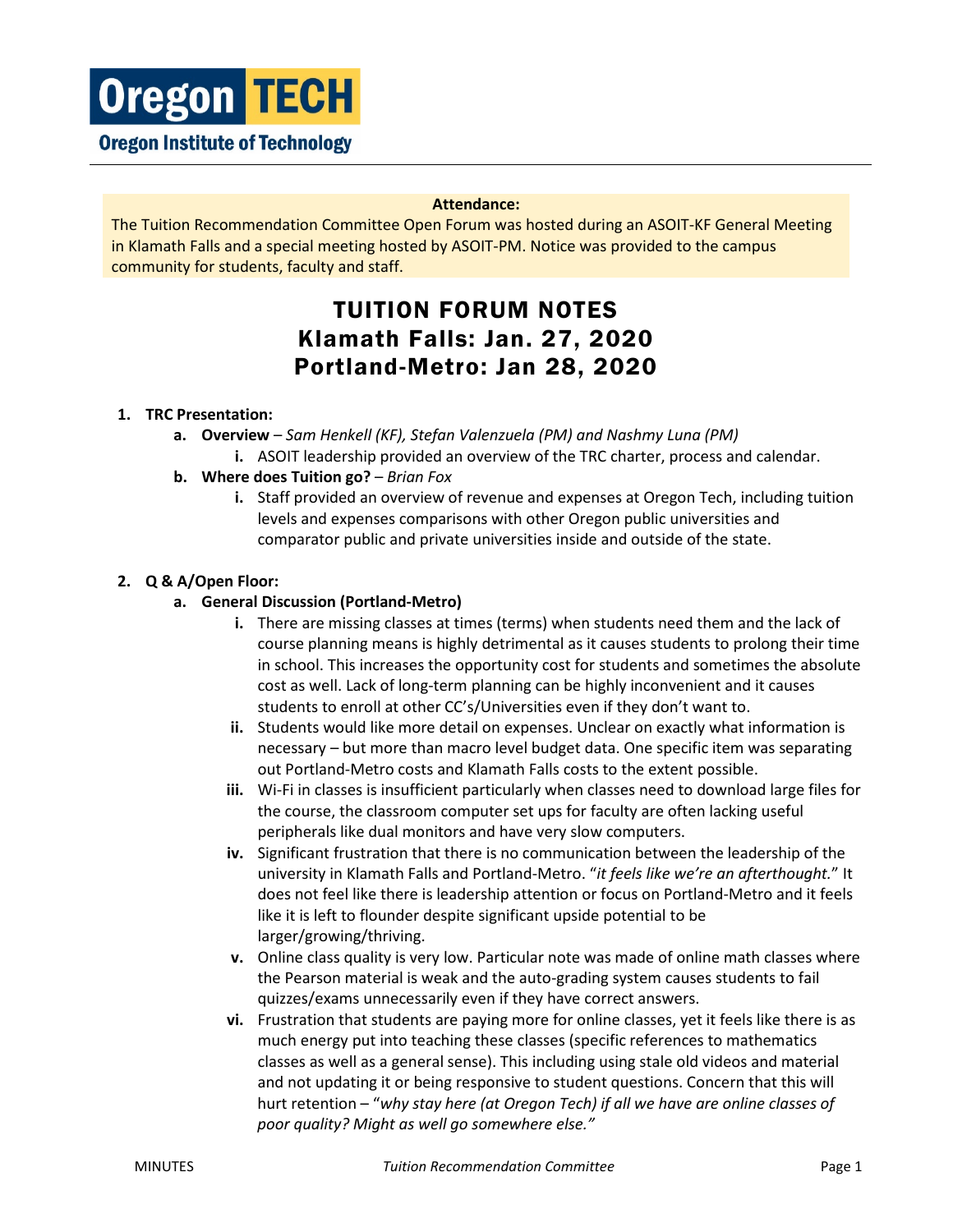- **vii.** Specific request that executives in charge of Student Affairs and Academics co-present the next tuition forum and make themselves available to answer questions regarding student services and academic quality issues.
- **viii.** It seems like Oregon Tech isn't advertising effectively or at a high enough quantity in the Portland-Metro area. We need to get out there and advertise and drum up enrollment/awareness because given the quality of the education potential students would come here (PM specifically). The discussion around enrollment included specific reference to high school recruiting or direct from community colleges in more 'traditional' age cohorts.
- **ix.** Oregon Tech needs to have dedicated enrollment/admissions folks in Portland-Metro and recruit at the High Schools for Portland-Metro.
- **x.** Important to keep small class sizes at Oregon Tech. That is what differentiates us from other universities.
- **xi.** Disappointment that we hadn't invested more in equipment at PM noting the disparity in investment levels.
- **xii.** Really hard for students who are working to take classes at Oregon Tech as the class scheduling seems to be very disjointed and not aligned with the needs of students at the Portland-Metro campus.
- **xiii.** There are few in person CSET classes in Portland-Metro which impacts quality.
- **xiv.** "Why are faculty advisers?" A specific suggestion that the university hire professional advisor staff to increase the effectiveness/quality of advising.
- **xv.** Scholarship timing is problematic as essays/applications are due in the middle of the term when students are burned out/working hard on their classes, there was some disagreement on this from other students.
- **xvi.** There was a question as to why there are no scholarships/remissions for students in professional programs (EMS/MLS) students aren't eligible for presidential/other scholarships.
- **xvii.** Oregon Tech needs to go after external grants to support operations we used to have a grants person who helped the university seek out and apply for grants, but don't anymore and because of that we are missing out on many opportunities.

# **b. Q & A (Klamath Falls)**

# **i.** *What do you value about Oregon Tech and your programs?*

- 1. One-on-one relationships with faculty members and small class sizes are what differentiates OT from other institutions.
- 2. Quality professors and retention of these professors are important equipment was not the primary focus.
- 3. Students are able to put the degree they are working on to use in the community/practical application while they are still in the program (experiential learning opportunities/work experience/internships etc. related to the program).
- 4. Dual majors get to see two different areas of focus and get into the community and test the knowledge they are learning in the classroom/lab.

# **ii.** *What would you like to see out of the tuition process?*

- 1. Lower tuition (said with chuckle).
- 2. Transparency in the process let us know where we are headed while we try and grow the school.
- 3. We should be clear with students in high school that tuition may go up  $$ seems unfair to talk about one price and then have it go up later on
- 4. A lot more communication between student body and committee members. Translating what it means and communicating effectively. Finding a way to get the information out about what is happening and why.